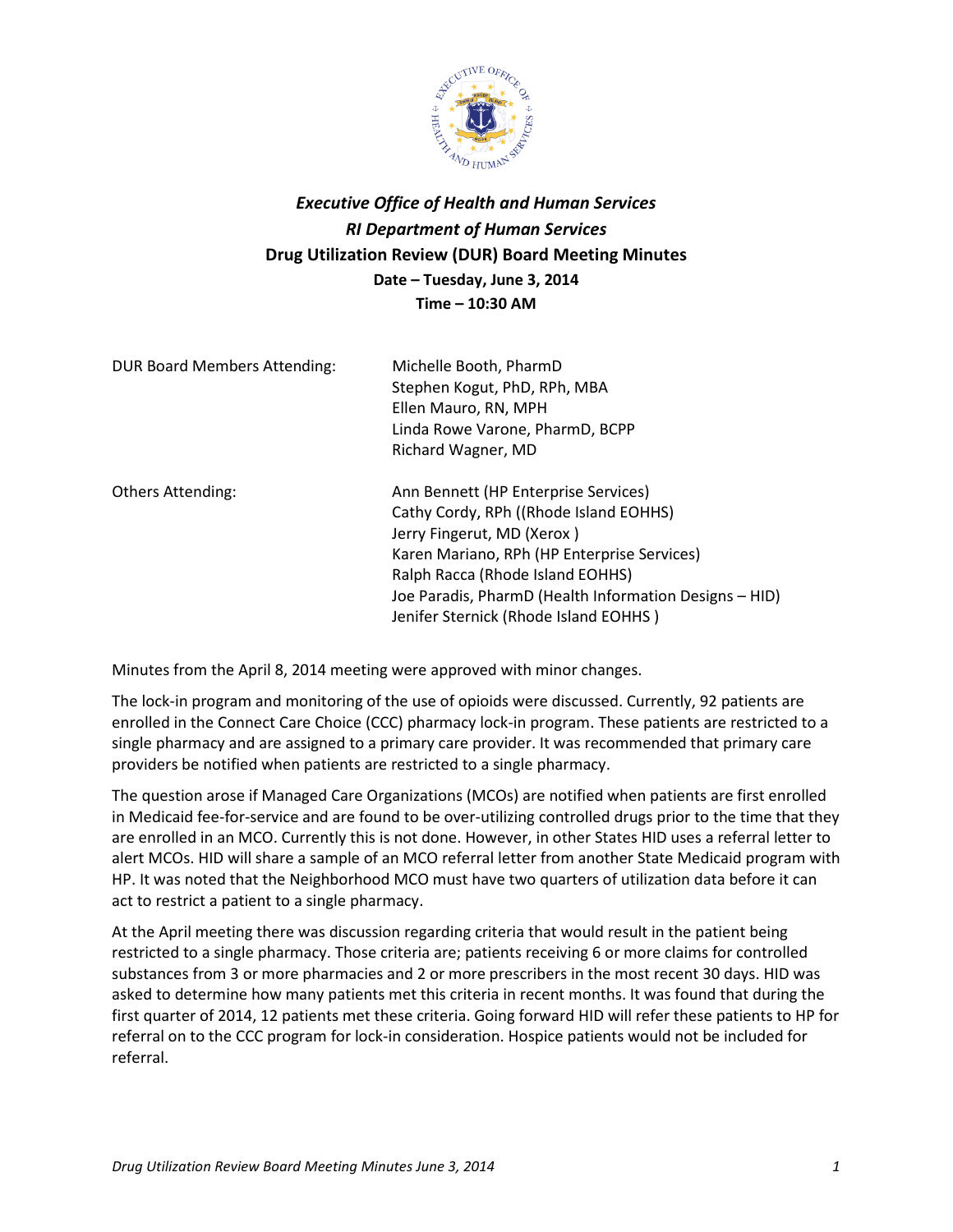HID developed proposed language to add to all DUR letters that address overuse of controlled drugs which recommend prescribers utilize the Prescription Drug Monitoring Program (PDMP). The language will be added to DUR letters going forward.

There was further discussion regarding the PDMP. There was a discussion about revising the prior authorization criteria for non-preferred opioids and mandate that prescribers access the PDMP and review the patient's utilization before an authorization for a non-preferred opioid agent is granted. This would require all prior authorizations to be done manually. Suggest continued discussion at the August meeting. Currently some of the approvals are automated based on patient prior history and use of a preferred agent. Requiring prescribers to evaluate the PDMP before providing prior authorization has no legal standing at this time. There is also legislation pending that will require that providers enroll in the PDMP prior to being able to obtain a controlled substance license. There is also pending legislation that would allow delegates of a provider to access the PDMP on their behalf. The issue of requiring PDMP registration for Medicaid providers will be brought up again in at the August meeting.

It was noted that the Neighborhood MCO is considering sending intervention letters to prescribers for patients who are using multiple prescribers to obtain opioids and those with doses higher than 120mg morphine equivalents. The letter would recommend the prescriber access the PDMP to review patient histories.

HID presented a summary of patients who met a criteria for long term use (greater than 90 days) of short action opioids. A total of 56 patients met the criteria and had intervention letters sent to their prescribers. After a three month follow-up only six patients were identified by the criteria again. However, eligibility of patients was not determined; many patients may have transferred to MCOs or lost eligibility. A few prescribers were found to have more than one of their patients meet the criteria. It was recommended that these prescribers be identified.

The availability of naloxone at Walgreens pharmacy was discussed. HID suggested that letters be mailed to prescribers of opioids regarding the availability of the drug. However, several outreach letters have been mailed to providers and the availability of the drug is widely known in the provider community, no further outreach was recommended. There was a question regarding patients who are restricted to other pharmacies, not Walgreens. These patients could obtain naloxone from their assigned pharmacy since it is covered by Medicaid or they could obtain naloxone at no charge from any Walgreens through the collaborative practice agreement that has been established.

The use of opioids with buprenorphine/naloxone (Suboxone®) was discussed. A small number of patients each month are noted to have a concurrent opioid claim with buprenorphine. Only the buprenorphine prescribers would be alerted to the duplicate therapy. There are federal regulations under 42 CFR that prohibit disclosing that a patient is enrolled in a drug treatment program. HID shared information that other State Medicaid DUR programs consider this a therapeutic duplication alert. The Neighborhood MCO is alerting prescribers of buprenorphine that patients have claims for other opioids.

A summary of the use of antipsychotics in children under the labeled indicated age was presented by HID. Data are consistent with previous quarters. According to the American Academy of Pediatrics, short term use of antipsychotic in specific children may be beneficial. However, long term use requires more consideration due to the potential for long term adverse effects including metabolic effects. It was recommended that prescribers for all patients under age 18 who start new therapy on an antipsychotic agent be alerted to the cautions associated with long term use of antipsychotic agents.

The use of agents to treat hepatitis C was discussed. Rhode Island Medicaid is developing prior authorization criteria for the use of the new hepatitis C agents that would be used for fee-for-service